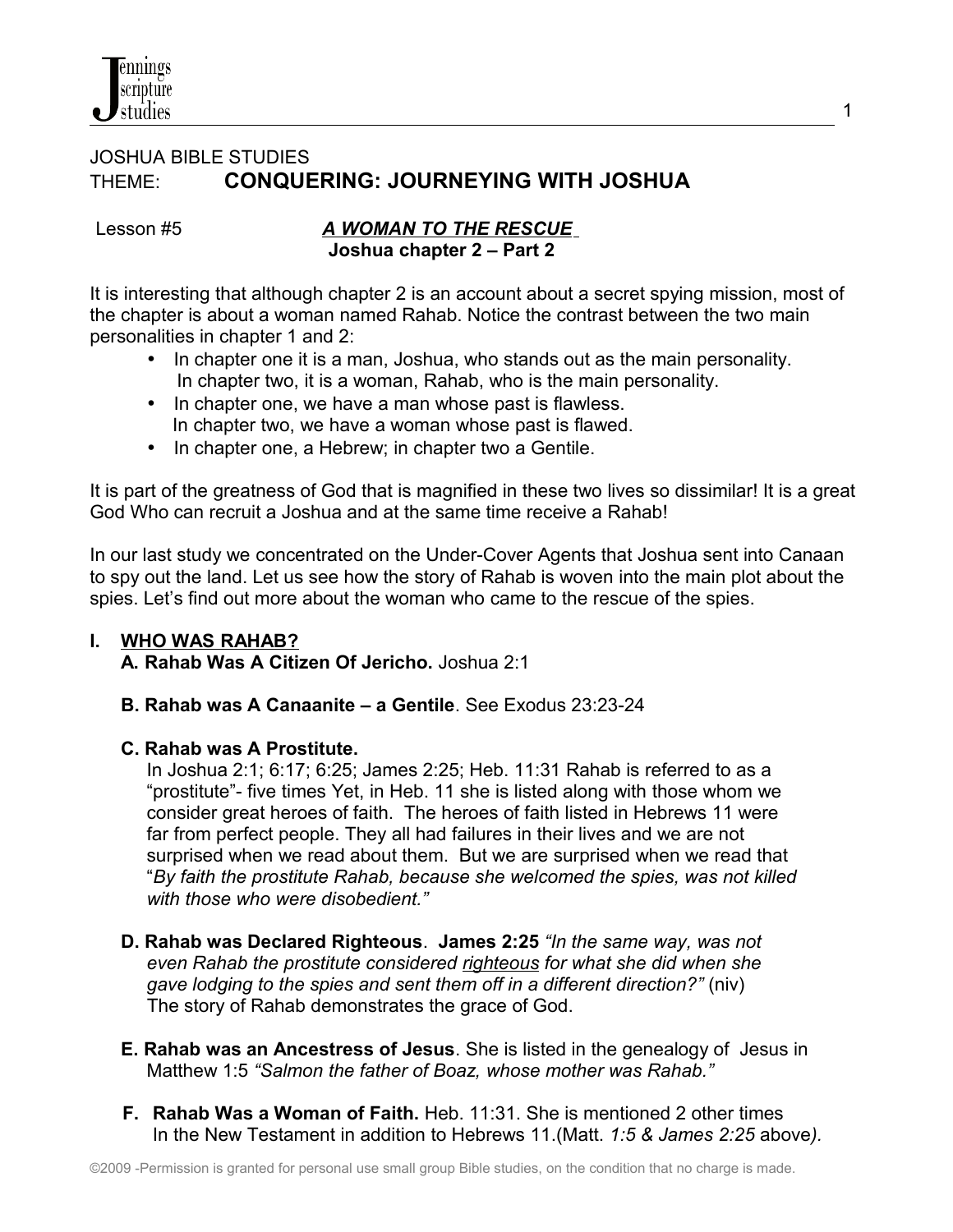### **II. WHAT DID RAHAB KNOW AND BELIEVE ABOUT GOD? A. She knew that God had given Israel the territory of Canaan. V. 9**

### **B. She knew that God had miraculously delivered Israel from Egypt. V.10**

- **C. She knew Israel had defeated the Amorite Kings. 2:10. See Num.21:21-35.**
- **D. She knew that Jehovah was the true God of heaven & earth. V.11**
- **III. WHAT DID RAHAB DO?** Rahab's faith led to action! She took 3 actions: **A. She lodged the spies**. 2:1
	- **B. She hid them**. 2:6.
	- **C. She helped them escape**. 2:15.

 Her lies are not to be overlooked. Remember, she was part of a heathen culture that did not know better. The Canaanites were a debauched people. History tells us that they were involved in all sorts of orgies and atrocities. That is why God destroyed the city.

#### **IV. WHAT ARE SOME FAITH CHARACTERISTICS AS SEEN IN RAHAB?**

- **A. True faith is more than intellectual knowledge it leads to trust in God.** Twice she said, *"we have heard"* 2:10,11 & therefore said, *"I know"* 2:9. Rom. 10:17 *"faith comes by hearing* ……". She acted decisively out of her convictions. She wanted to be on God's side. This took great courage.
- **B. True faith is demonstrated by actions.** 
	- **1. Read James 2:20-26 in nkjv.**
	- **2. Greatest evidence of Rahab's faith was the scarlet cord she put in her window! See Josh. 2:18-21.**
- **C. True faith results in salvation. Cf. 2:12-13 & 6:21-23.** Rahab's family was also spared.

### **D. True faith is faith that continues to trust. 6:25**

 At the time of the writing of the book of Joshua, which was years after the destruction of Jericho, Rahab was still living with the Israelites. **Col. 1:23** "…..*continue in the faith, grounded and steadfast, and are not moved away from the hope of the gospel which you heard …..*." NKJV

# **FOUR DEGREES OF FAITH**

**1.** *Faith that receives –* This faith is demonstrated by an empty-handed beggar who comes to Jesus Christ and accepts salvation. John 1:12 *"As many as receive ….."*

2. *Faith that reckons* **-**  This faith counts and has no doubts. It counts on God to fulfill His promises, it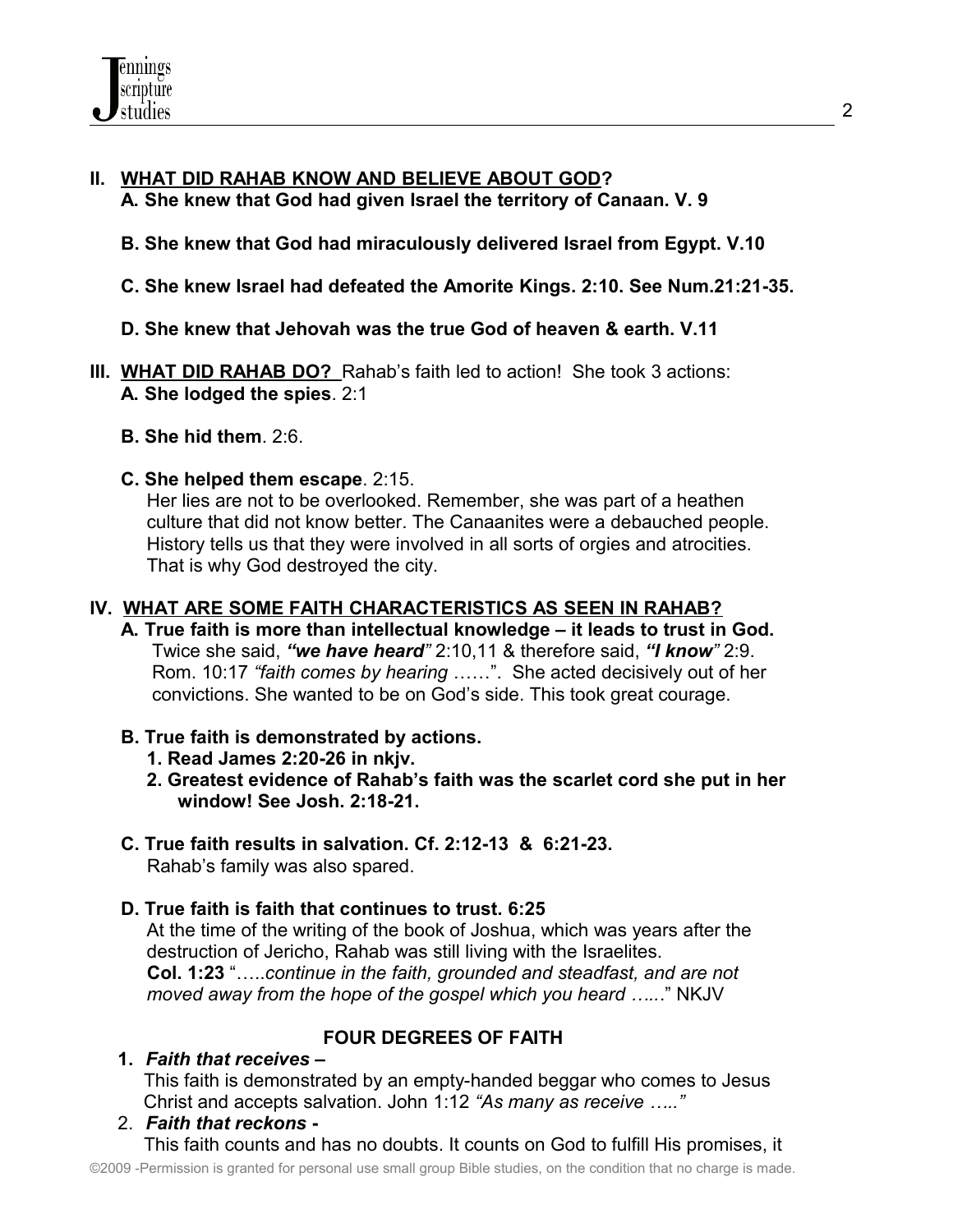is a persuaded faith. II Tim. 1:12 *"I know whom I have believed and am persuaded …."*

## 3. *Faith that risks* **-**

This faith obeys God regardless of the risk involved and is demonstrated and again in Hebrews chapter 11.

### 4. *Faith that rests* **–**

This faith, even in the midst of hardship and suffering, trusts in the loving Heavenly Father for deliverance. *"Rest in the LORD and wait patient for him."* (Ps 37:7)

# **EXTRA LESSONS FROM RAHAB**

- l. *God Cares About Individuals*. God is not only concerned about nations and cities, but He is also concerned about individuals.
- 2. *God's Grace Is Available To All*. God is no respecter of persons. Can a sinner be saved from *the house of shame* and be put into *the Hall of Fame* in Hebrews 11? Yes! Here in the story of Rahab we see John 3:16 illustrated.
- 3. *Salvation Changes Ones Lifestyle.*

 Rahab risked her very life when she gave lodging to the spies. No doubt, Jericho had its Own surveillance system for, as I mentioned, the king knew all about the two Israeli spies and knew they had been to Rahab's house. When the men of Jericho came to arrest the spies, she had already hidden them on her roof as if she expected her house to be searched. And why would she risk not only her life, but her parents and brothers and sisters as well in order to save the lives of these two strangers?

 To me, the answer is obvious. Rahab was no longer a harlot. Her life had been changed and her allegiance was now to Israel's God. Why do I believe that? For several reasons:

- a. Because of her actions on behalf of the spies.
- b. Because of her testimony to the spies which we will examine later.
- c. Because of the facts about the flax. Consider:

The scarlet rope or cord is very significant. It, no doubt, points to the fact that Rahab had already changed her life-style and entered a new vocation. To understand the meaning more clearly, we need to know something about the flax upon the roof of her house  $(2:6)$ .

 Getting flax was a very laborious task. Industrious women would spend hours getting These stalks to make cloth. In fact, the book of Prov. describes one characteristic of a Virtuous woman as one who "looks for wool and flax, and works with her hands in delight." (Prov. 31:13)

 If Rahab had still been practicing her old profession, chances are she would not need to spend time and back-breaking labor gathering flax. Prostitutes are not famous for the time they spend in doing honest and regular work.

It 's important to note that Rahab had gathered enough flax to cover up two grown men.